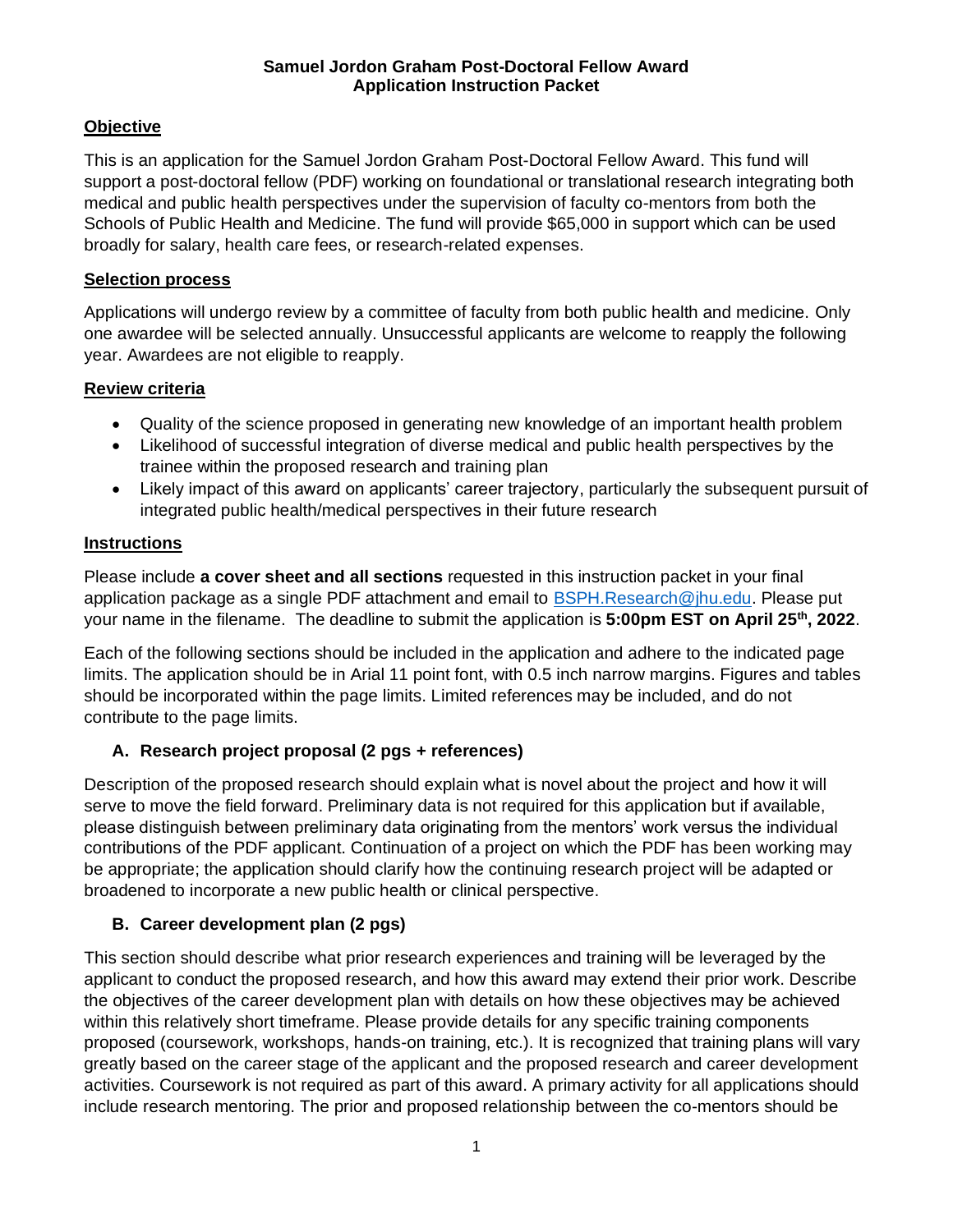#### **Samuel Jordon Graham Post-Doctoral Fellow Award Application Instruction Packet**

delineated and clearly establish substantive and in-depth research activity with both mentors. Roughly equivalent engagement by the PDF with co-mentors is expected. Applications should explain how the PDF will engage individually and jointly with mentors. While a larger mentoring team may be appropriate, for this application, two co-mentors, one from public health and one from medicine, is encouraged. Finally, please describe how the proposed mentoring and training activities will aid in your career development as an investigator.

## **C. Mentoring statement (3 pgs total)**

Signed letters of support on institutional letterhead may be provided as individual letters or as a shared letter from the co-mentors. In support of the career development plan, mentors should identify their knowledge and prior interactions with the candidate, describe their specific mentor roles as part of the career development plan, and indicate their planned roles and level of involvement in the proposed research project. A brief description of resources available to the applicant related to this specific project should be provided; general resources can be included as an optional supplement using a standard NIH facilities and resources section.

# **D. Biosketches of PDF applicant and faculty co-mentors (5 pg limit for each)**

An NIH-style Biosketch or equivalent is preferred but adaptations are acceptable. The PDF applicant should ensure that their education and training, honors and awards, prior research experience and publications are provided. Applicants should also indicate what current and pending funding support they have related to the proposed work.

**E.** *Optional*: if available and appropriate, an **NIH facilities / resources / environment section** from each co-mentor (5 pg limit for each) may be included